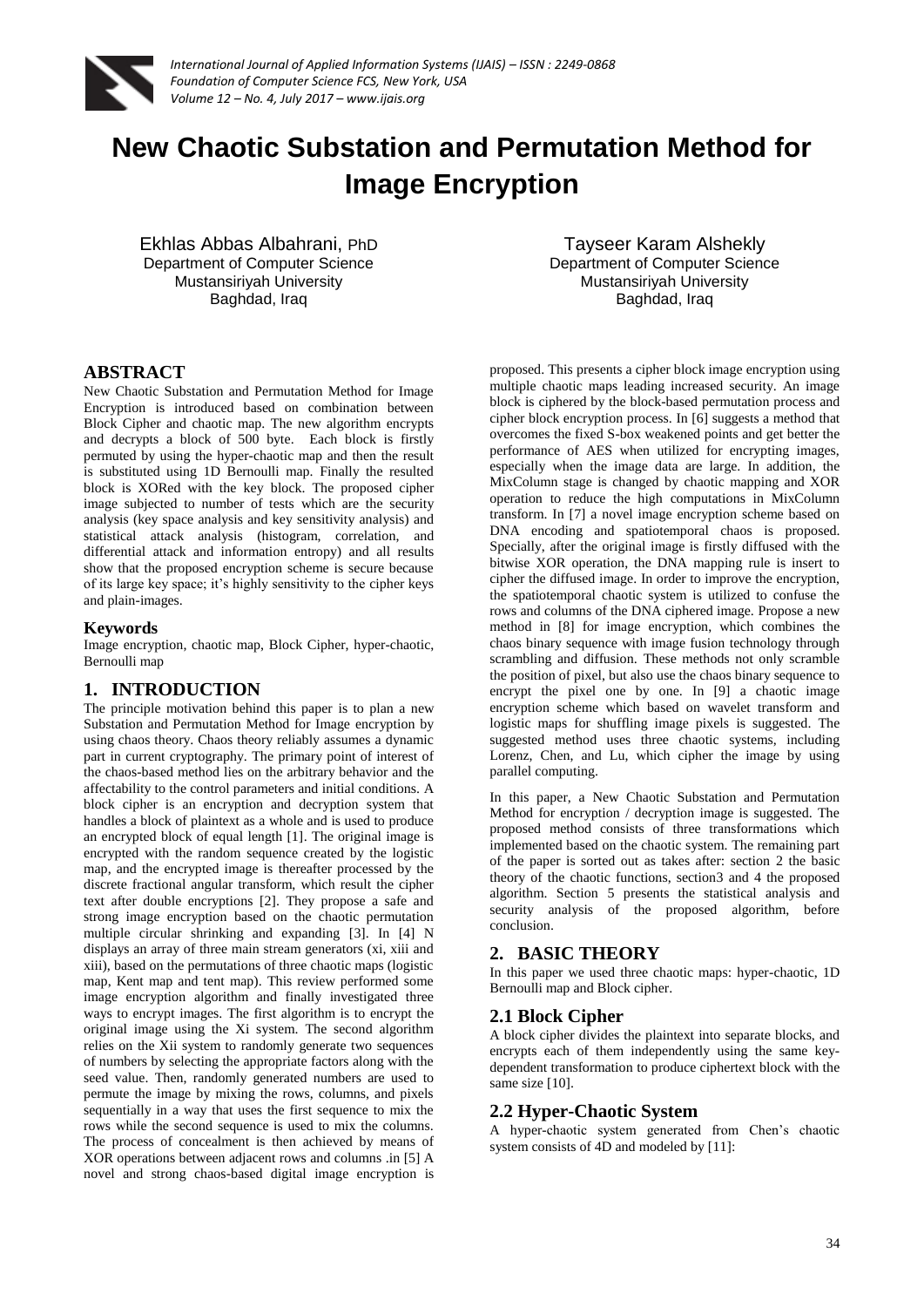

$$
\begin{cases}\n x_1 = a * (x_2 - x_1) \\
 x_2 = -x_1 * x_3 + d * x_1 + c * x_2 - x_4 \\
 x_3 = x_1 * x_2 - b * x_3 \\
 x_4 = x_1 + k\n\end{cases}
$$
\n(1)

Where a, b, c, d and k are parameters, when  $a=36$ ,  $b=3$ ,  $c=28$ , d=-16, and  $-0.7 \le k \le 0.7$  the system is hyper-chaotic.

## **2.3 1D Bernoulli Map**

Bernoulli map is one dimensional and is described in the following way [12]:

$$
x_{n+1} = \begin{cases} r * x_n + 0.5 \; ; \; x_n < 0 \\ r * x_n - 0.5 \; ; \; x_n \ge 0 \end{cases} \tag{2}
$$

Where  $-0.5 < x < 0.5$  and  $1.2 < r < 2$ 

In this paper, we normalized the Bernoulli map in a directed manner by exchanging the x rang  $(-0.5 < x < 0.5)$  in equation (2) into new rang ( $0 \le x \le 255$ ) and the map becomes:

$$
x_{n+1} = \begin{cases} r * x_n + 128 \, ; \, x_n < 128 \\ r * x_n - 128 \, ; \, x_n \ge 128 \end{cases} \tag{3}
$$

# **3. KEY SCHEDULING METHOD**

The core of the Chaotic Key Stream Generator (CKSG) is 3D Henoun map and 3D Cat map which we have previously designed in [13]. In proposed algorithm, the key generation algorithm consists of the following steps:-

- 1. Input the initial parameters  $(x_0, y_0, z_0, v_0)$  for CKSG which are floating point numbers with precision is  $10^{-16}$ .
- 2. The CKSG is generating the key block that will be used for encryption and decryption algorithm.
- 3. The initial parameters  $(x_0, y_0, z_0, v_0)$  are changed by using simple Xor operation as shown in the following equations:

$$
\begin{cases}\nNewx_0 = x_0 X or v_0 \\
Newy_0 = y_0 X or v_0 \\
Newz_0 = z_0 X or v_0\n\end{cases} \tag{4}
$$

The resulted values are used as new initial parameters for CKSG in order to generate the necessary parameters for the permutation and substitution operations in the proposed encryption algorithm.

# **4. THE PROPOSED ALGORITHM**

The proposed algorithm for image encryption consists of two major algorithms: encryption algorithm and decryption algorithm. Each algorithm has four main steps which are:-

- 1. Generation of key
- 2. Hyper-choatic Permutation operations
- 3. Bernoulli map Substitutions operations
- 4. XOR operation

We will describe each step in details in the next section.

## **4.1 Encryption Algorithm**

**Step 1.** Read the original image and divided it into blocks with size of 500 byte. Each block is divided into three channels (red[],green[],blue[]) which is a one dimensional array.

**Step 2**. Generate the keys that needed in the encryption algorithm based on the key scheduling method discussed in section 2.

**Step 3.** The channel block (red, green, blue) is doing the following three transformations:

#### **1. Hyper-chaotic Permutation operations**

- Hyper-chaotic map equation (1) is iterated 50 times and the results are ignored in order to eliminate the transient effect of chaotic map.
- Hyper-chaotic map is iterated for number of times equal to the size of channel block array. In each iteration, the four floating point outputs are converting to the four integer numbers. These numbers are represented the new positions which will be used to permit the original channels block (red, green, blue) array.
- The original channels block (red, green, blue) array is permuted by using the result new positions.

#### **2. Bernoulli map Substitutions operations**

Each byte in the resulted permuted channels block (red, green, blue) array is substitute by new byte in the following way:

- Input each byte of channels block (red, green, blue) array to the 1D Bernoulli map equation (2).
- The output form 1D Bernoulli map equation is Xored with the byte position in channels block (red, green, blue) array.

# **3. XOR operation**

Each byte in the result channel block (red, green, blue) arrays is Xored directly with each byte in key block.

## **4.2 Decryption algorithm:**

The image decryption algorithm is reverse of image encryption algorithm where each operation is easily reversible.

- In reverse permutation operation, Hyper-chaotic map will iterate in the same way as in encryption algorithm where each position defined by Hyperchaotic map will be used as index to return number in encrypted channels block (red, green, blue) to its original position.
- Reverse Substitutions operation is performed in the same way as in the encryption algorithm but here we use the inverse of 1D Bernoulli map.
- Reverse XOR operation is the same operation in encryption algorithm where it is performed by XORing the encrypted channels blocks (red, green, blue) to the same key block.

## **5. EXPERIMENT RESULT**

In this paper, the proposed algorithm encrypted bitmap color image by using visual basic.net programming language. It take any bitmap image with size (m x n) is less than or equal to 500 x 500 pixels. We give some experimental results of the proposed encryption algorithm. Set the original image is 144  $\times$  116 color image Barbara, the initial value and control value for generating keys and initial value of the chaos system are  $x_0$  =1.53892417203467111,  $y_0$  =-0.92754133745689034,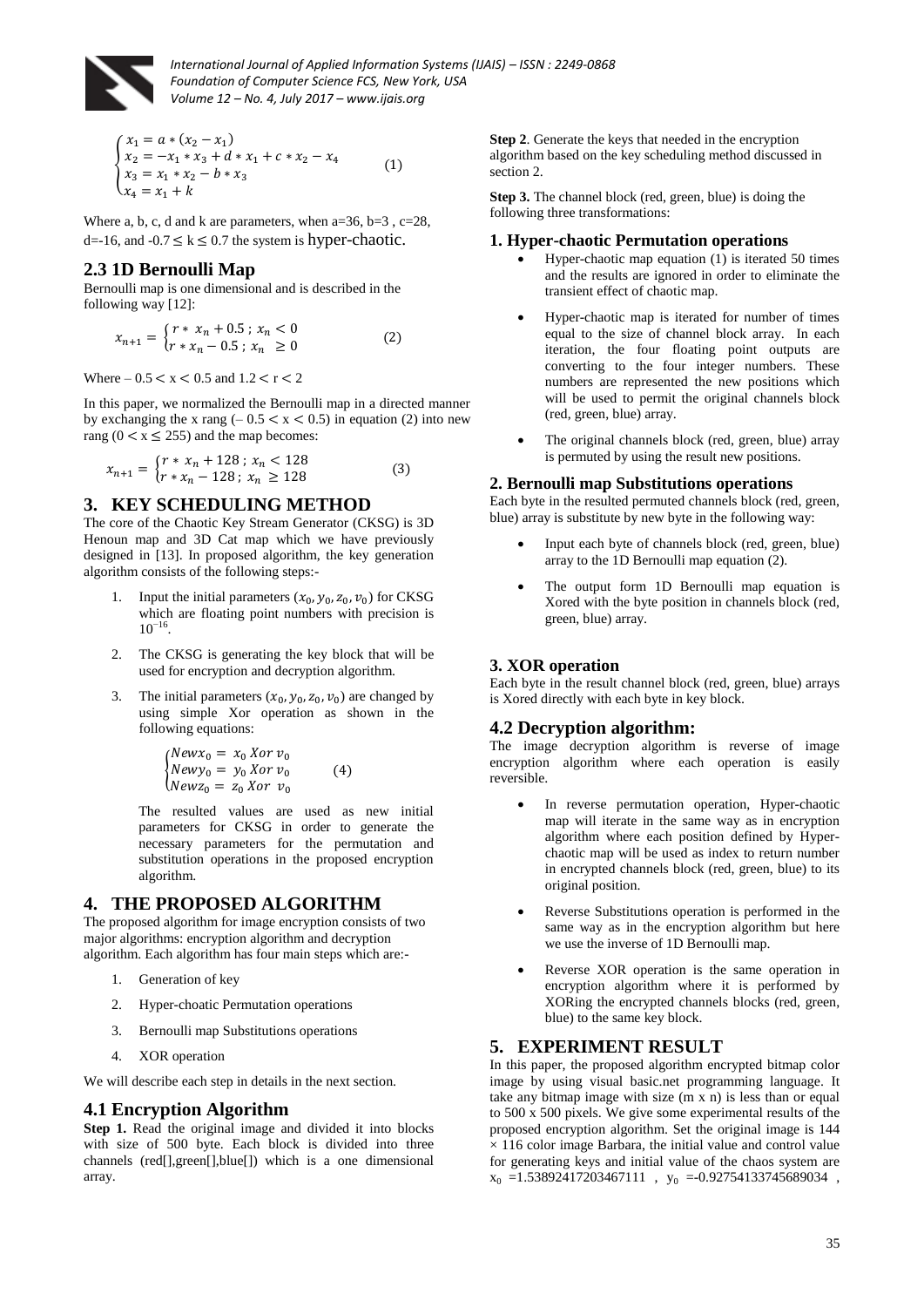

 $z_0=0.34895129064101731$   $v_0=-1.53892418203467111$ . Figure 1(a) shows the original image and (b) the encrypted



**Figure (1): (a) the original Barbara image, (b) the encrypted Barbara image**

# **5.1 Key space Analysis**

In order to make brute-force attacks infeasible, the proposed algorithm ought to have an extensive key space. The size a key space that is smaller than  $2^{128}$  is not secures enough [14]. The proposed algorithm has a secret key with key space is  $2^{213}$ , that is large adequate to resist brute-force attack according to the computing power of current PCs. Here , key space is constructed form the parameters that needs for generating keys (initial values  $x_0$ ,  $y_0$ ,  $z_0$ ,  $v_0$ ) These parameters are floating point numbers, where each one belongs to [-1.18, 1,85]. If the precision of each parameter is  $10^{-16}$ , the total space of keys is  $2^{213}$  ((10<sup>16</sup>)<sup>4</sup>). The key space is adequately far reaching to contradict an extensive variety of brute-force attacks.

# **5.2 Statistical Attack Analysis**

#### *5.2.1 Histogram Analysis*

In order to hide the irregular distribution from the plain image, a cryptosystem with high security level needs to produce ciphered images with a regular distribution of pixels in each color channel. To study the distribution of pixel values of image, the most often applied tools for a visual analysis is the histogram [15]. By taking images a "Barbara" and "Lena" images as original images, the histogram of the original images and corresponding cipher images are shown in Figure 2. As can be seen from Figure 2, the histogram of the output cipher image is fairly evenly distributed over the scale, and therefore no information about the plain image can be gathered through histogram analysis.

1. **Correlation coefficient analysis**

Correlation coefficient is a calculation of the association (linear dependence) between two variables A and B, which give a value between +1 and −1 [16]. The correlation between two diagonally, two horizontal and two vertical. Adjacent pixels are analysis in "Baboon", "Lena" and "Penguins" cipher images. We choose 9000 pair of adjacent pixels (horizontal, vertical, and diagonal) from original image and encrypted image. The correlation can be analyzed by using the following relation: -

image. As can be seen from the figure, there is no patterns or

shadows visible in the corresponding cipher text.

$$
r_{x,y} = \frac{cov(x,y)}{\sqrt{D(x) - \sqrt{D(y)}}}
$$
 (6)

$$
cov(x, y) = \frac{1}{N} \sum_{i=1}^{N} (x_i - E(x))(y_i - E(y))
$$
 (7)

Where  $cov(x,y)$  is covariance,  $D(x)$  is variance, x and y mean estimations of two contiguous pixels in the image. In numerical computation, the following discrete:

$$
E(x) = \frac{1}{N} \sum_{i=1}^{N} x_i
$$
 (8)

$$
D(x) = \frac{1}{N} \sum_{i=1}^{N} (x_i - E(x))^2
$$
 (9)

| <b>Direction</b> | Penguins<br>plain image | Penguins cipher<br><i>image</i> | Lena plain<br><i>image</i> | Lena cipher<br><i>image</i> | Baboon plain<br><i>image</i> | Baboon<br>cipher<br><i>image</i> |
|------------------|-------------------------|---------------------------------|----------------------------|-----------------------------|------------------------------|----------------------------------|
| Horizontal       | 0.9614                  | $-0.0012$                       | 0.9681                     | $-0.00022256$               | 0.9080                       | $-0.0022$                        |
| Vertical         | 0.9606                  | $-0.00034652$                   | 0.9822                     | 0.00083683                  | 0.8751                       | 0.0036                           |
| Diagonal         | 0.9359                  | 0.0020                          | 0.9542                     | 0.0087                      | 0.8671                       | 0.0033                           |

**Table 1: Results of Correlation Analysis of the Proposed Image Cryptosystem**

In the results Table 1; we found that the correlation coefficients of the encrypted images are very small. These correlation analyses confirm that the chaotic encryption algorithm satisfies zero co-correlation, indicating that the attacker cannot obtain any valuable information by exploiting a statistic attack.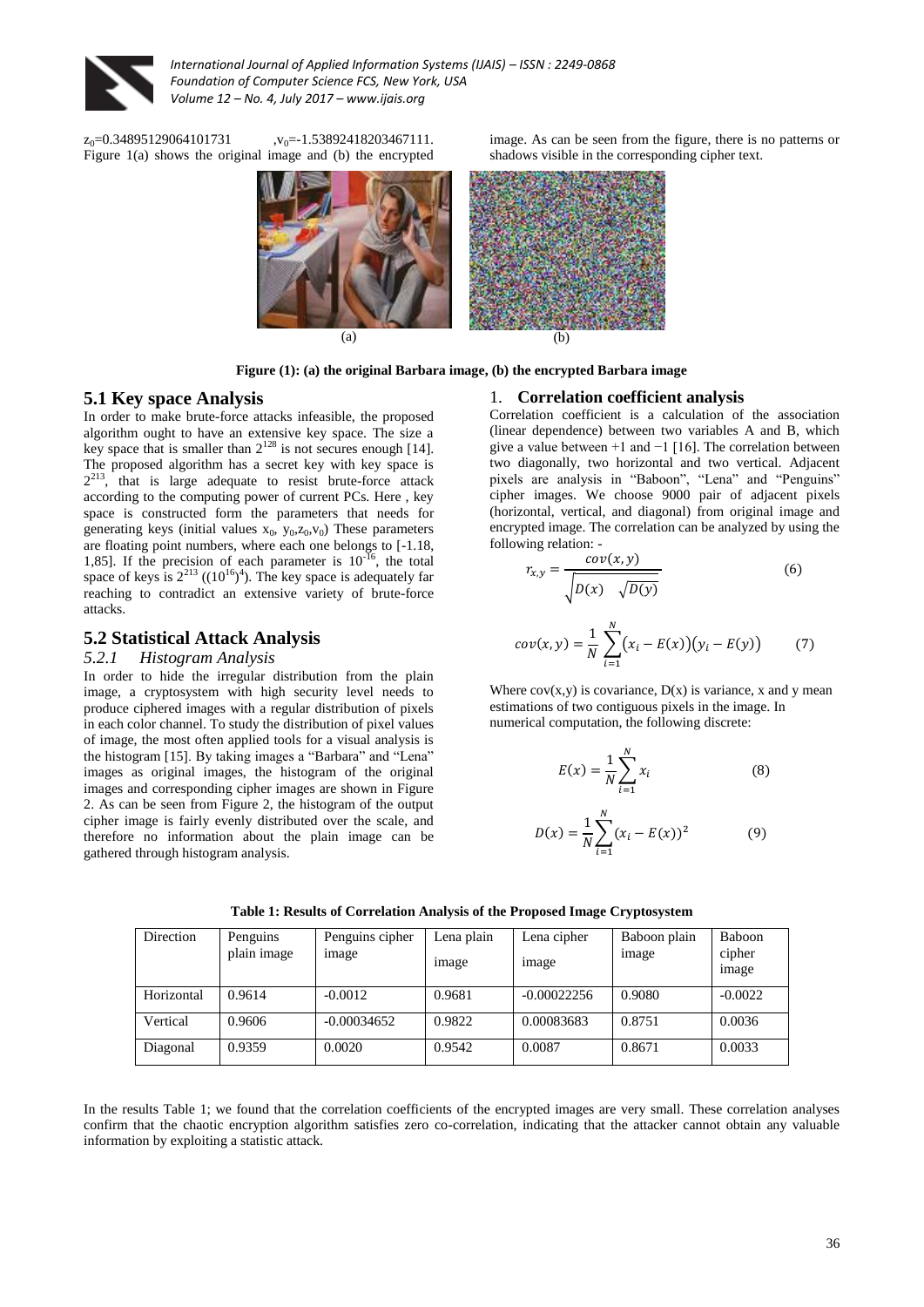



**Figure (2) Histograms analysis: (a) Lena plain image. (b) histogram of (a). (c) encrypted image. (d) histogram of (c). (e) Barbara plain image. (f) histogram of (e). (h) encrypted image. (i) histogram of (h)**

## **5.3 Differential attack analysis:**

A good encryption algorithm that avoids the known-plaintext attack and the chosen-plaintext attack should have the desirable property where small difference of the plaintext should be diffused to the whole cipher text. In differential attack, attackers often make a small change for the plain image, and utilize the proposed algorithm to encrypt for the plain image before and after changing, through contrasting two ciphered images with figure out the relationship between the plain and the ciphered images. Two common measures that examine the effect of changing one pixel in the original image are called number of pixels change rate (NPCR) indicates the rate of the number of pixels that alteration when one pixel in the plain image is changed, The UACI(Unified Average Changing Intensity) indicates the average intensity of differences among the plain image and the encrypted image [17]. For calculation of NPCR and UACI, let us assume two encrypted images  $E_1$  and  $E_2$  where relating plain images have only one-pixel contrast. Label the pixels gray-scale values at matrix (i, j) of  $E_1$  and E2 by  $E_1$  (i, j) and  $E_2$ (i, j), respectively. A bipolar array D is defined with the same size as image  $E_1$  or  $E_2$  and D (i, j) is controlled by  $E_1(i, j)$  and  $E_2(i, j)$ , namely : -

In the event that  $E1(i, j) = E2(i, j)$  then  $D(i, j) =0$ 

Else

 $D(i, j) = 1$ 

NPCR is defined by the following formulas:-

$$
NPCR = \frac{\sum_{i,j} D(i,j)}{W * H} * 100\%
$$
 (10)  

$$
UACI = \frac{1}{W * H} \left[ \sum_{i,j} \frac{|E_1(i,j) - E_2(i,j)|}{255} \right]
$$

$$
* 100\%
$$
 (11)

Where H and W are the height and width of  $E_1$  or  $E_2$ .

Tests have been performed on the proposed algorithm by considering the one-pixel change influence on a 256-gray scale image. The encryption algorithm is performed on the modified original image and then the two measures NPCR and UACI are computed as shown in table 2. The results show that a small change in the original image will result in a great change in the encrypted image; this implies that the proposed algorithm has an excellent capability to resist the differential attack.

**Table 2: Results of NPCR and UACI Tests**

| Image name                      | The point | Old point value | New point value | NPCR $(\% )$ | UACI $(\% )$ |
|---------------------------------|-----------|-----------------|-----------------|--------------|--------------|
| Penguins cipher<br>image        | (5,7)     | 146             | 147             | 99.4578      | 33.45011     |
| Penguins cipher<br><i>image</i> | (14,7)    | 155             | 156             | 99.4577      | 33.45011     |
| Lena cipher image               | (4,7)     | 155             | 156             | 99.49902     | 33.3929      |
| Lena cipher image               | (4,5)     | 152             | 151             | 99.49899     | 33.3929      |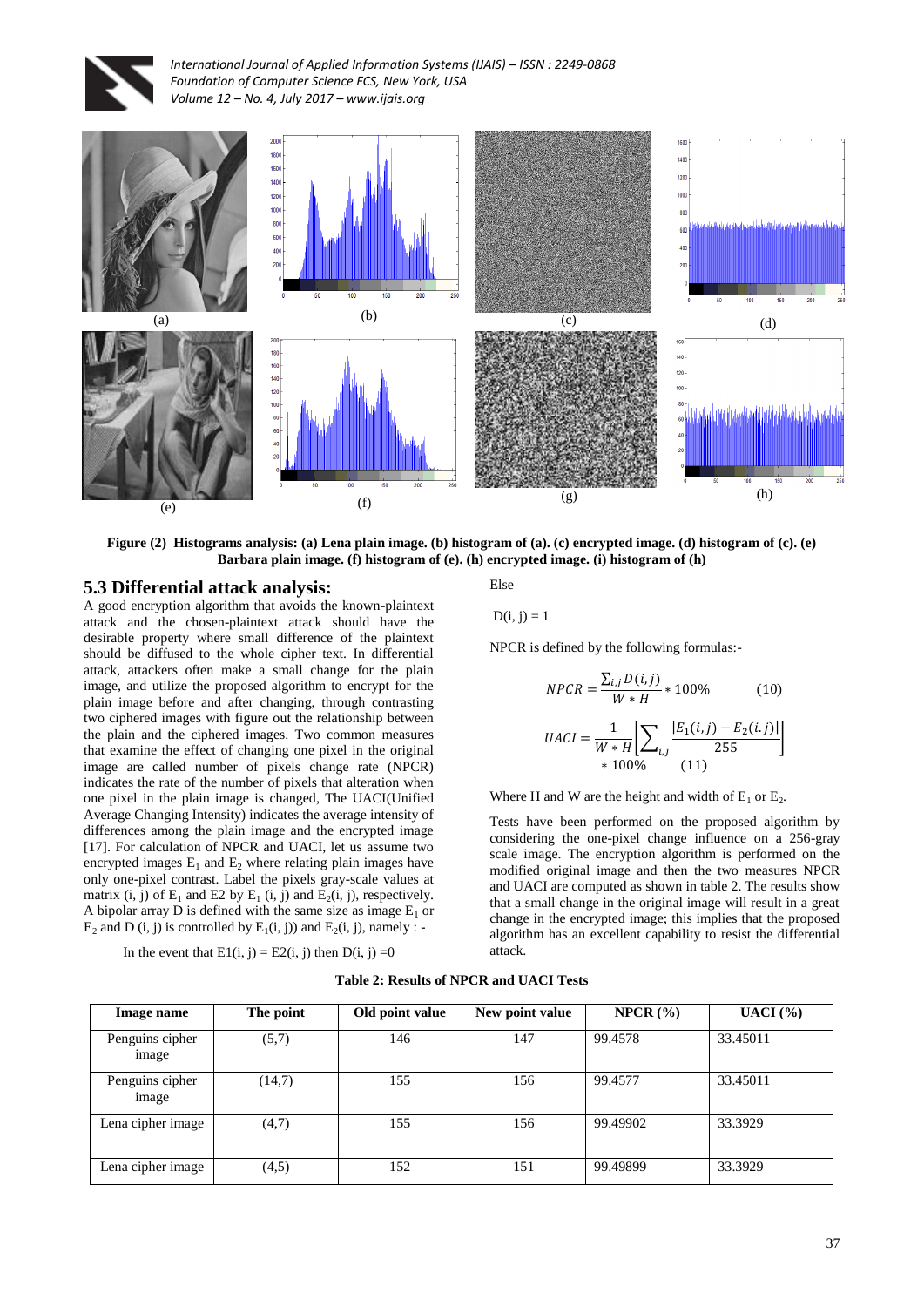

| Baboon cipher<br>image | (11,4) |     | $\mathbf{a}$<br>∼ | 99.5508 | 33.4322 |
|------------------------|--------|-----|-------------------|---------|---------|
| Baboon cipher<br>image | (15,7) | 111 | 110               | 99.5508 | 33.4322 |

# **5.4 Information Entropy Analysis**

In information theory, entropy is a measurement of the uncertainty in a random variable. In this context, the term commonly indicates to the Shannon entropy that quantifies the predictable value of the information contained in a message. Entropy is typically measured inbits, nats, or bans [18]. The information entropy H(m) of a plaintext message m can be calculated as :

$$
H(m) = \sum_{i=1}^{2^{n-1}} p(m_i) \log 2 \frac{1}{p(m_i)}
$$
 (12)

Where  $p$ (mi) represents the probability mass function of message mi and n=256 for image. If every gray value in a 256-gray-scale image has an equal probability, then information entropy equals to 8, indicating that the image is a purely random one. When the information entropy of an image is less than 8, there exists a certain degree of predictability, which will threaten its security. Therefore, we strive for an entropy value of the encrypted image to be close to the ideal value of 8 so as to withstand the entropy attack effectively. The entropy for the three cipher images (Lena, Penguins and Baboon) are showed in table 3. All the entropy values are close to 8 this means that the cipher-image is close to a random source and the proposed scheme is secure against the entropy attack.

**Table 3: Results of entropy analysis of the proposed image cryptosystem**

| Image name            | <b>Entropy value</b> |
|-----------------------|----------------------|
| Lena cipher image     | 7.9988               |
| Penguins cipher image | 7.9988               |
| Baboon cipher image   | 7.9946               |

# **6. CONCLUSION**

In this paper, new color image encryption scheme based on combination of a chaotic map and block cipher is presented. The main idea is to encrypt and decrypt image of different size based on permutation and substitution. Chaotic Key Stream Generator based on 3D Henoun map and 3D Cat map was proposed to generate the key sequences that used in the encryption and decryption process. Security analyses indicate that the proposed algorithm has desirable properties such key space analysis; statistical attack analysis and differential attack analysis are performed numerically and visually. All the experimental results show that the proposed encryption scheme is secure because of its large key space; it's highly sensitivity to the cipher keys and plain-images. The proposed scheme is easy to control and it can be actualized to any color or gray images with unequal width and height as well. All these agreeable properties make the proposed algorithm a potential possibility for encryption of multimedia data such as images, audios and even videos.

# **7. REFERENCES**

- [1] W.STALLINGS," CRYPTOGRAPHY AND NETWORK SECURITY", Prentice Hall, 2011.
- [2] J.YU, YUAN LI, X. XIE, N. ZHOU, Z.ZHOU," Image encryption algorithm by using the logistic map and discrete fractional angular transform", Optica Applicata, Vol. XLVII, No. 1, 2017.
- [3] Y.Suryanto, Suryadi, K.Ramli," A Secure and Robust Image Encryption Based on Chaotic Permutation

Multiple Circular Shrinking and Expanding", Journal of Information Hiding and Multimedia Signal Processing, Volume 7, Number 4, July 2016.

- [4] N.S.Ahmed," Multi-Image Encryption Technique Based on Permutation of Chaotic System", International Journal of Video&Image Processing and Network Security IJVIPNS-IJENS Vol:16 No:01,2016.
- [5] A.A.Avval, J.ayubi and F.Arab," Digital Image Encryption Based On Multiple Chaotic Maps", ACSIJ Advances in Computer Science: an International Journal, Vol. 5, Issue 1, No.19 , January 2016.
- [6] A.ABDULGADER,M.ISMAIL, N.ZAINAL,TARIK IDBEAA," ENHANCEMENT OF AES ALGORITHM BASED ON CHAOTIC MAPS AND SHIFT OPERATION FOR IMAGE ENCRYPTION", Journal of Theoretical and Applied Information Technology, Vol.71 No.1, 10th January 2015.
- [7] C.Song and Y.Qiao," A Novel Image Encryption Algorithm Based on DNA Encoding and Spatiotemporal Chaos", Entropy 2015.
- [8] R. Qiu, C. Zhu and S.Liu," An chaos image encryption algorithm based on binary sequence and baker mapping", International Industrial Informatics and Computer Engineering Conference,2015
- [9] S.Zalipour, S.J.Mirabedini, A.Harounabadi," A Novel Image Encryption Algorithm Based On Wavelet Transform and Hyper-Chaotic System", International